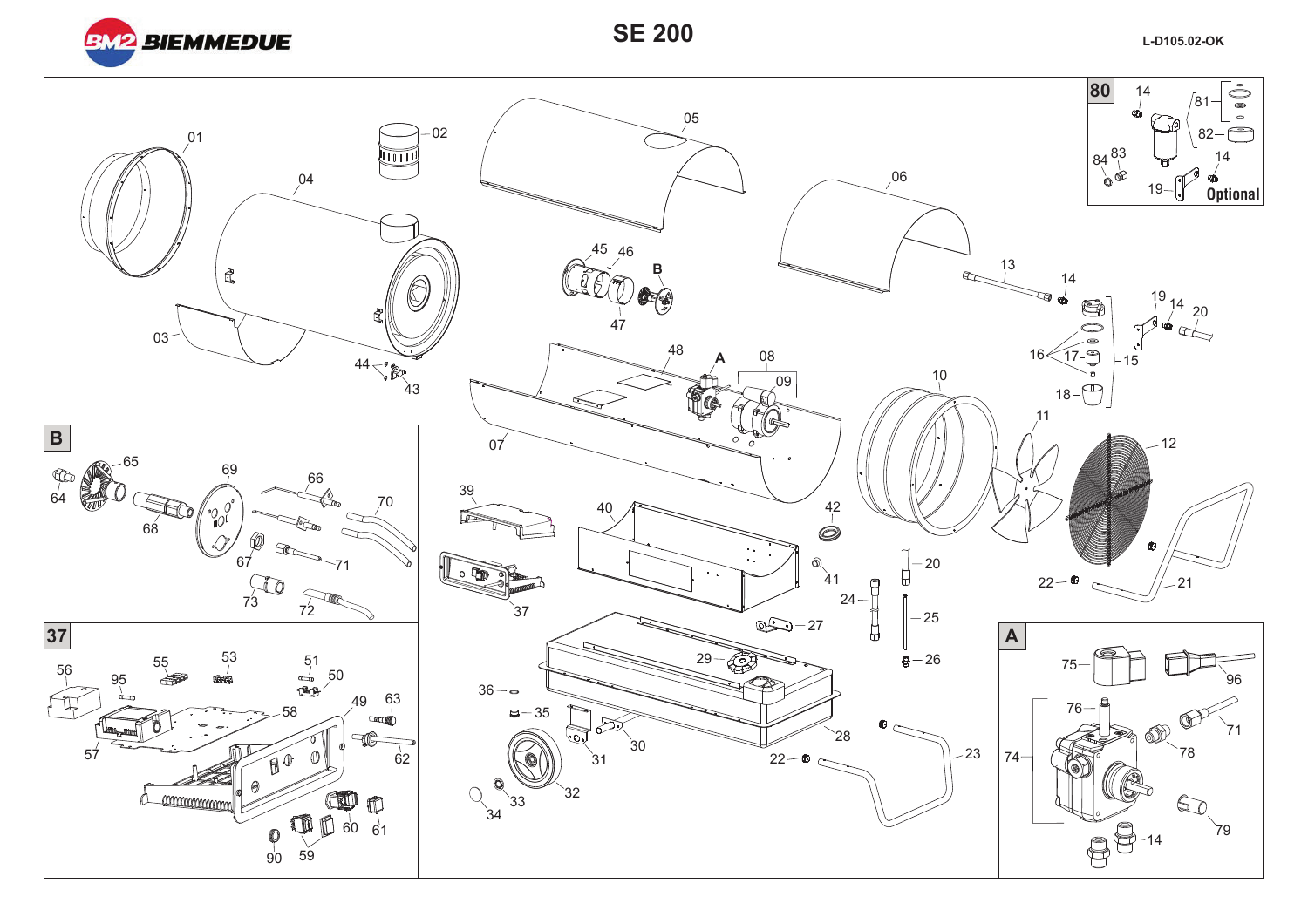

| PL 07/11        |             |                                  | Da N.º serie               | De No. Serie                  | Von Masch. Nr.           | From S/N                    |  |
|-----------------|-------------|----------------------------------|----------------------------|-------------------------------|--------------------------|-----------------------------|--|
|                 |             |                                  | 20811001                   |                               |                          |                             |  |
| <b>POS</b>      | P/N         | <b>LEGENDA</b>                   | <b>DESCRIZIONE</b>         | <b>DESCRIPTION</b>            | <b>BESCHREIBUNG</b>      | <b>DESCRIPTION</b>          |  |
| 01              | G06113-1006 |                                  | Cono diffusore             | Embout conique                | Ausblaskonus             | Outlet cone                 |  |
| 02              | G06077      | Ø 150                            | Raccordo camino            | Raccord cheminée              | Schornsteinanschluss     | Chimney fitting             |  |
| $\overline{03}$ | G06174      | $\overline{\phantom{a}}$         | Pannello isolante          | Panneau d'isolation           | Isolierplatte            | Insulating panel            |  |
| 04              | G06176      |                                  | Camera di combustione      | Chambre de combustion         | Brennkammer              | Combustion chamber          |  |
| 05              | G06119-1006 | $\sim$                           | Carrozzeria superiore      | Carrosserie sup.              | Karosserie Oberteil      | Upper body                  |  |
| 06              | G06121-1006 | $\sim$                           | Pannello ispezione         | Porte visite                  | Inspektionsklappe        | Inspection panel            |  |
| 07              | G06178-1006 |                                  | Carrozzeria inferiore      | Carrosserie Inf.              | Karosserie Unterteil     | Lower body                  |  |
| 08              | E10693      | 450 W - 230V - 50Hz              | Motore                     | Moteur                        | <b>Motor</b>             | Motor                       |  |
| 09              | E11245      | $16 \mu F$                       | Condensatore               | Condensateur                  | Kondensator              | Capacitor                   |  |
| 10              | G06125-1006 |                                  | Convogliatore aria         | Air collecteur                | Luftkollektor            | Air conveyor                |  |
| 11              | T10258      | Ø 350 - 23°                      | Ventola                    | Ventilateur                   | Lüfter                   | Fan                         |  |
| 12              | P30169      |                                  | Griglia aspirazione        | Grille aspiration             | Ansauggitter             | Inlet grill                 |  |
| 13              | 140330      | $L = 420$ mm - $1/4" FF$         | Tubo gasolio flessibile    | Flexible fuel                 | Flexibler Heizölschlauch | Flex diesel pipe            |  |
| 14              | 120104      | 1/4"M - 1/4"M                    | Raccordo ferro             | Raccord fer                   | Anschluss, Eisen         | Iron fitting                |  |
| 15              | T20201      | 1/4"FF                           | Filtro gasolio             | <b>Filtre</b> fuel            | Heizölfilter             | Diesel filter               |  |
| 16              | T20234      | <b>GIULIANI ANELLO</b>           | Kit guarnizioni filtro     | <b>KIT OR filtre</b>          | Satz Filterdichtungen    | Filter seal kit             |  |
| 17              | T20206      |                                  | Cartuccia filtro           | Cartouche filtre              | Filtereinsatz            | Filter cartridge            |  |
| 18              | T20212      | $\sim$                           | Contenitore filtro         | Conteneur filtre              | Filtergehäuse            | Filter container            |  |
| 19              | G06104-9005 |                                  | Staffa supporto filtro     | Étrier support filtre         | Trägerbügel Filter       | Filter support bracket      |  |
| 20              | 140329      | $L = 260$ mm - $1/4" FF$         | Tubo gasolio flessibile    | Flexible fuel                 | Flexibler Heizölschlauch | Flex diesel pipe            |  |
| 21              | P20174-9005 |                                  | Maniglia                   | Poignée                       | Griff                    | Handle                      |  |
| 22              | C30355      | Ø25                              | Tappo copritubo            | Bouchon tuyau                 | Schlauchstöpsel          | Pipe cap                    |  |
| 23              | P20175-9005 |                                  | Piede                      | Support                       | Stütze                   | Support                     |  |
| 24              | 140331      | $L = 580$ mm - 1/4" FF           | Tubo gasolio flessibile    | Flexible fuel                 | Flexibler Heizölschlauch | Flex diesel pipe            |  |
| 25              | 130696      | $L = 220$ mm                     | Pescante                   | Tuyau d'aspiration            | Ansaugrohr               | Suction pipe                |  |
| 26              | 130737      | 1/4" M - M12x1,75 M              | Raccordo ottone            | Raccord laiton                | Messingfitting           | <b>Brass fitting</b>        |  |
| 27              | G06068-9005 |                                  | Supporto cavo elettrico    | Crochet câble d'alimentation  | Halterung Stromkabel     | Power cord support          |  |
| $\overline{28}$ | G06110-9005 | 651                              | Serbatoio gasolio          | Réservoir fuel                | Heizölbehälter           | Fuel tank                   |  |
| 29              | C30356      | Ø 76                             | Tappo serbatoio            | Bouchon réservoir             | Behälterstopfen          | Tank cap                    |  |
| 30              | G06137-9005 | Ø 20                             | Assale                     | Essieu                        | Achse                    | Wheel axle                  |  |
| 31              | G06106-9005 |                                  | Staffa supporto assale     | Etrier support essieu         | Trägerbügel Achse        | Wheels axle support bracket |  |
| 32              | C10544      | Ø 250 - Ø 20,5                   | Ruota                      | Roue                          | Rad                      | Wheel                       |  |
| 33              | M20203      | Ø 20                             | Rondella elastica          | Clips de fixation             | Sprengring               | Elastic washer              |  |
| 34              | C10513-N    | $\overline{\emptyset}$ 200 - 250 | Copriruota nero            | Couvre roue noire             | Radabdeckung schwarz     | Black wheel cover           |  |
| 35              | 125020      | M16x1,5                          | Tappo scarico serbatoio    | Bouchon de vidange réservoir  | Behälterablassstopfen    | Drain cap                   |  |
| 36              | C30375      | Ø13,95 x 2,62                    | Guarnizione OR             | Anneau O'R                    | O-Ring                   | O-ring                      |  |
| 37              | G00307      |                                  | Quadro elettrico           | Coffret éléctrique            | Schaltkasten             | El. control box             |  |
| 39              | P50127      | $\sim$                           | Copertura quadro elettrico | Couverture coffret électrique | Abdeckung Schalttafel    | Control box cover           |  |
| 40              | G06135-1006 |                                  | Basamento                  | Base                          | Sockel                   | Base                        |  |
| 41              | C30319      | Ø25                              | Tappo copriforo            | Bouche trou                   | Lochstöpsel              | Hole cap                    |  |
| 42              | C30372      | Ø 25,4mm - Ø34,9 mm              | Passacavo                  | Protection cable              | Kabeldurchgang           | Cable protection            |  |
| 43              | E50102      |                                  | Termostato di sicurezza    | Thermostat de sécurité        | Sichereitsthermostat     | Safety thermostat           |  |
| 44              | M20107      | Ø5 x Ø15 x 1,5                   | Rondella                   | Rondelle                      | Unterlegscheibe          | Washer                      |  |
| 45              | G06181      | $\sim$                           | Boccaglio                  | Gueulard                      | Brennerrohr              | <b>Blast tube</b>           |  |